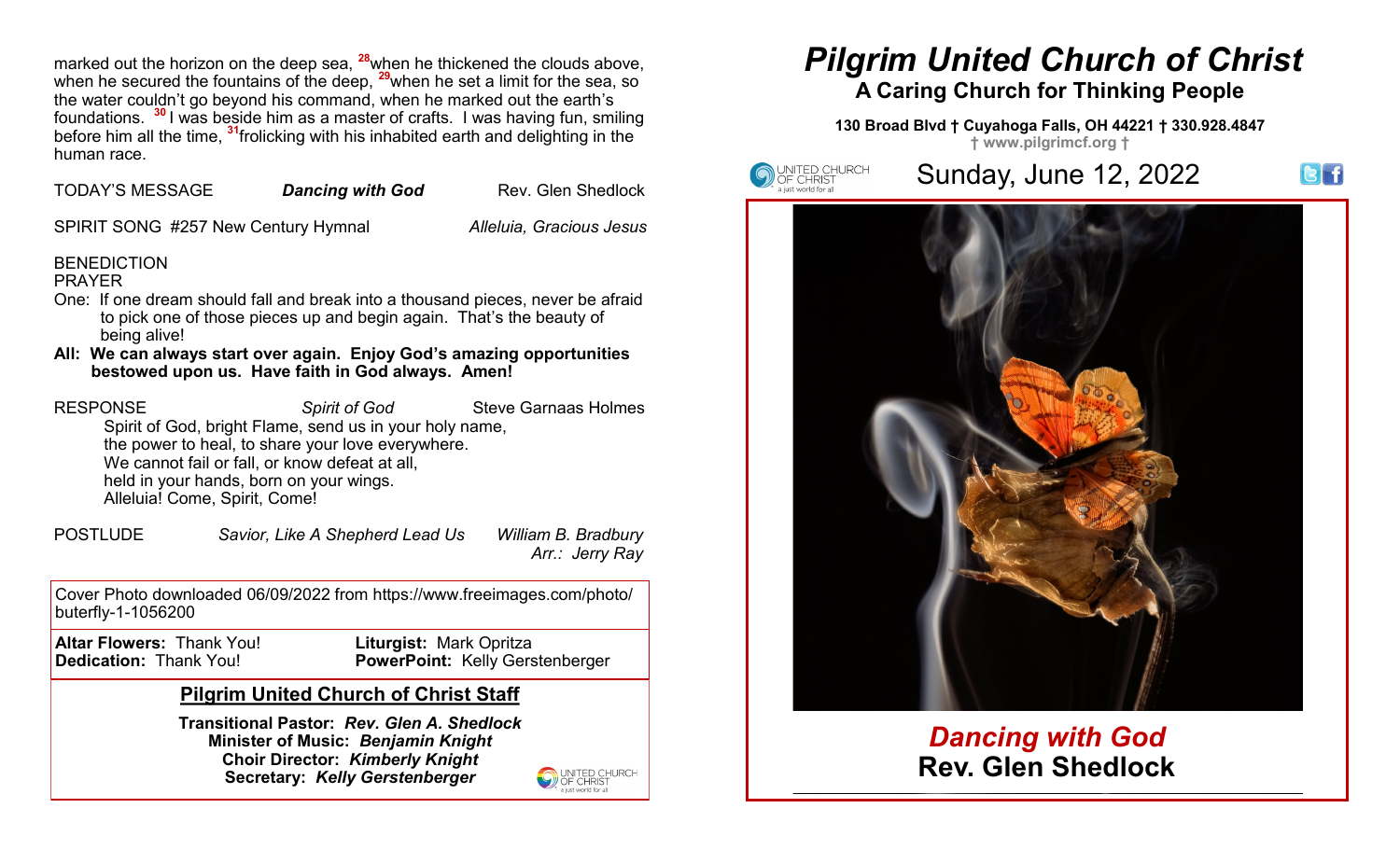*Pilgrim United Church of Christ Cuyahoga Falls, Ohio* **† Sunday, June 12, 2022 † Trinity Sunday**

# WELCOME and ANNOUNCEMENTS

JUST BREATHE: (moments for silent reflection) St. John of the Cross

One: However softly we speak, God is so close to us that God can hear us; nor do we need wings to go in search of God, but merely to seek solitude and contemplate God within ourselves, without being surprised to find such a Good Guest there.

| <b>PRELUDE</b> | How Majestic Is Your Name | Michael W. Smith |
|----------------|---------------------------|------------------|
|                |                           |                  |

#### PENTECOST CALL TO WORSHIP Mark Opritza

*Our Call to Worship on this Trinity Sunday is based on a poem written by the German mystic Meister Eckhart, who lived from 1260-1327.*

One: Do you want to know what goes on in the heart of the Trinity? **Many: Yes!**

One: Then I will tell you. In the heart of the Trinity there is laughter. **Many: Laughter?** 

One: Yes! Laughter! Holy laughter! Joyful, playful, loving laughter.

# **Many: What a strange and beautiful thought! How can this be?**

One: In the heart of the Trinity, the Father laughs and gives birth to the Son. The Son laughs back at the Father and gives birth to the Spirit. The whole Trinity laughs…

**Many: and gives birth to us.** 

SPIRIT SONG #251 Pilgrim Hymnal *Holy, Holy, Holy, Holy*, Holy

## OUR GATHERING PRAYER MARK Opritza

One: Friends and Followers of Jesus, let us join our hearts and voices in offering to God our gathering prayer:

**Many: We give our hearts to you, God, Creator and Ruler of the world,** 

**Heart of all things, Heavenly Mother and Father of us all, who calls us into being and surrounds us with grace.**

 **We give our hearts to you, Jesus, embodiment of love. In you the worlds, both visible and unseen, infinite and particular, mortal**  **and divine, are one. Crucified and risen, you come to us in many ways; you call us by name; you touch us and transform us; you call us to follow you in love.**

 **Holy Spirit, we live by your grace: we breathe your love and shine with your gifts. You unite us in the Body of Christ, and empower us to trust grace, to practice love and forgiveness, to seek justice, and to radiate hope as we join in the work of the healing of the world. Blessed God; Three In One; Mother, Son and Holy Spirit; Lover, Beloved and the Love that Flows Between, we give our hearts to you, that you may live in us.** 

**Amen.**

RESPONSE #283 New Century Hymnal

**Spirit of the Living God, move among us now, Make us one in heart and mind, make us one in love. Humble, caring, selfless, sharing, Spirit of the Living God, move among us now.**

PRAYER OF DEDICATION

| <b>OFFERTORY</b>     | For the Beauty of the Earth                              | <b>Conrad Kocher</b>                               |
|----------------------|----------------------------------------------------------|----------------------------------------------------|
| <b>SPECIAL MUSIC</b> | I Want Jesus to Walk With Me<br>Soloist: Kimberly Knight | <b>Traditional Spiritual</b><br>Arr.: Lloyd Larson |

# PASTOR'S PRAYER

#### THE LORD'S PRAYER

**All: Our Father, who art in heaven, hallowed be Thy Name; Thy kingdom come, Thy will be done on earth as it is in heaven; give us this day our daily bread, and forgive us our debts as we forgive our debtors; and lead us not into temptation, but deliver us from evil, for thine is the kingdom, and the power, and the glory forever. Amen!**

TODAY'S SCRIPTURE READING - Proverbs 8:22-31 CEB Mark Opritza

<sup>22</sup> The Lorp created me at the beginning of his way, before his deeds long in the past. **<sup>23</sup>** I was formed in ancient times, at the beginning, before the earth was. **<sup>24</sup>** When there were no watery depths, I was brought forth, when there were no springs flowing with water. **<sup>25</sup>** Before the mountains were settled, before the hills. I was brought forth; <sup>26</sup> before God<sup>[[a\]](https://www.biblegateway.com/passage/?search=proverbs+8%3A22-31&version=CEB#fen-CEB-16629a)</sup> made the earth and the fields or the first of the dry land. **<sup>27</sup>** I was there when he established the heavens, when he